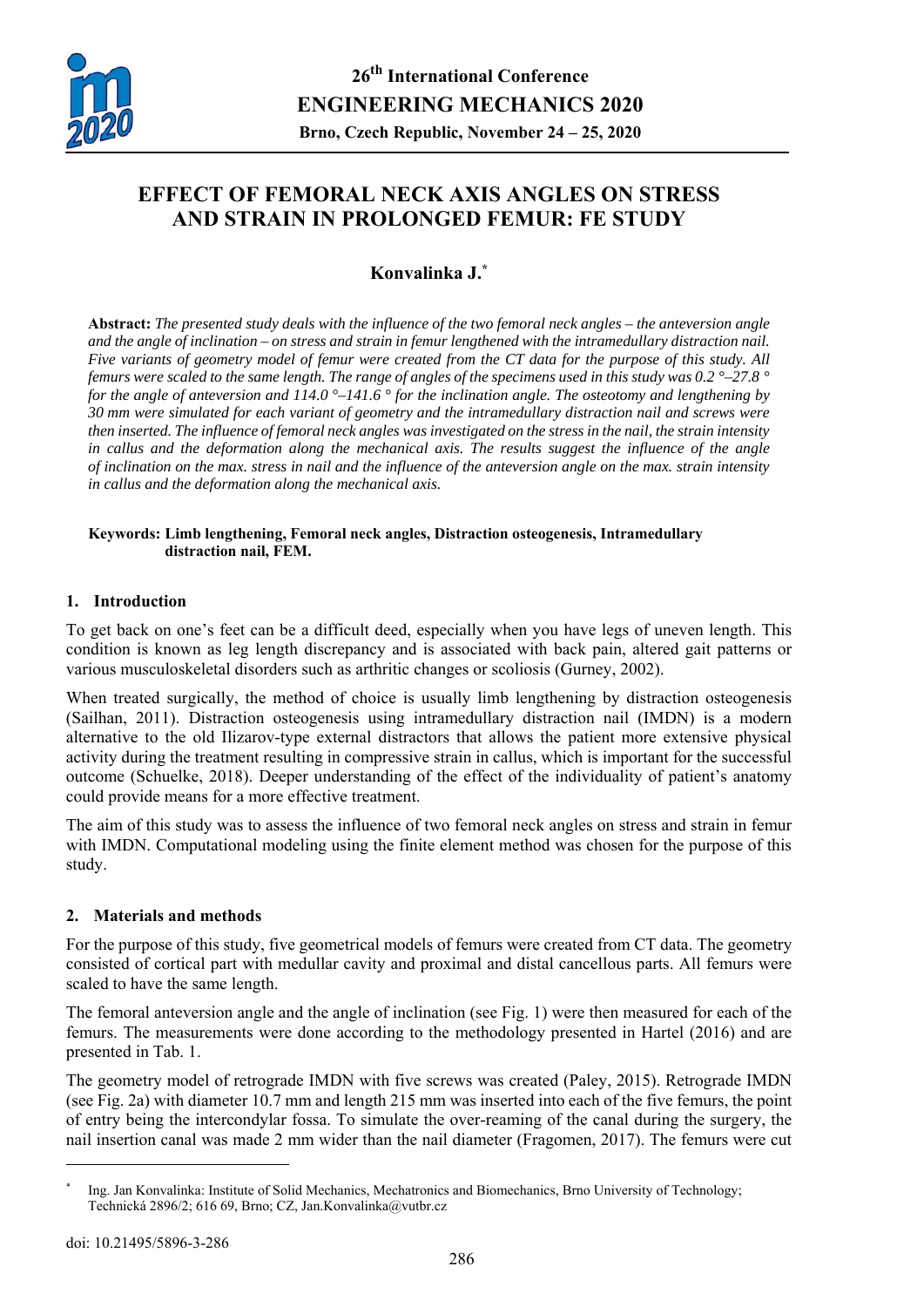at the distal part of diaphysis and the distraction of 30 mm was simulated. The callus shape was identical in all variants with only minor differences in callus volume  $(< 3\%$ ).



*Fig. 1: a) Femoral anteversion angle; b) angle of inclination.* 

| Tab. 1: Anteversion angles and the angles of inclination of each femur. |  |  |  |  |
|-------------------------------------------------------------------------|--|--|--|--|
|-------------------------------------------------------------------------|--|--|--|--|

| Femur no. | Anteversion angle [°] | Angle of inclination $[°]$ |  |
|-----------|-----------------------|----------------------------|--|
|           | 26.4                  | 122.5                      |  |
|           | 7.6                   | 123.6                      |  |
|           | 0.2                   | 141.6                      |  |
|           | 27.8                  | 114.0                      |  |
|           |                       | 122.3                      |  |



*Fig. 2: a) Geometry model of IMDN; b) one variant of the complete geometry model with boundary conditions.* 

The computational models were solved using ANSYS 2019 software. The geometry was discretized using quadratic hexahedral and tetrahedral elements. Mesh sizing was based on a preliminary mesh sensitivity study, mesh consisted of approximately 1 900 000 elements (based on the variant of geometry).

Boundary conditions used in this study are depicted in Fig. 2b. Femurs were loaded with two forces – hip force  $F_H$  (1000 N) and trochanteric force  $F_T$  (680 N); their magnitudes were calculated according to the one-legged-stance equilibrium on lower limb. Displacements on parts of condyles were set to zero in all directions and for one point on femoral head, the non-zero displacement was allowed only in the direction of the mechanical axis (Behrens, 2009).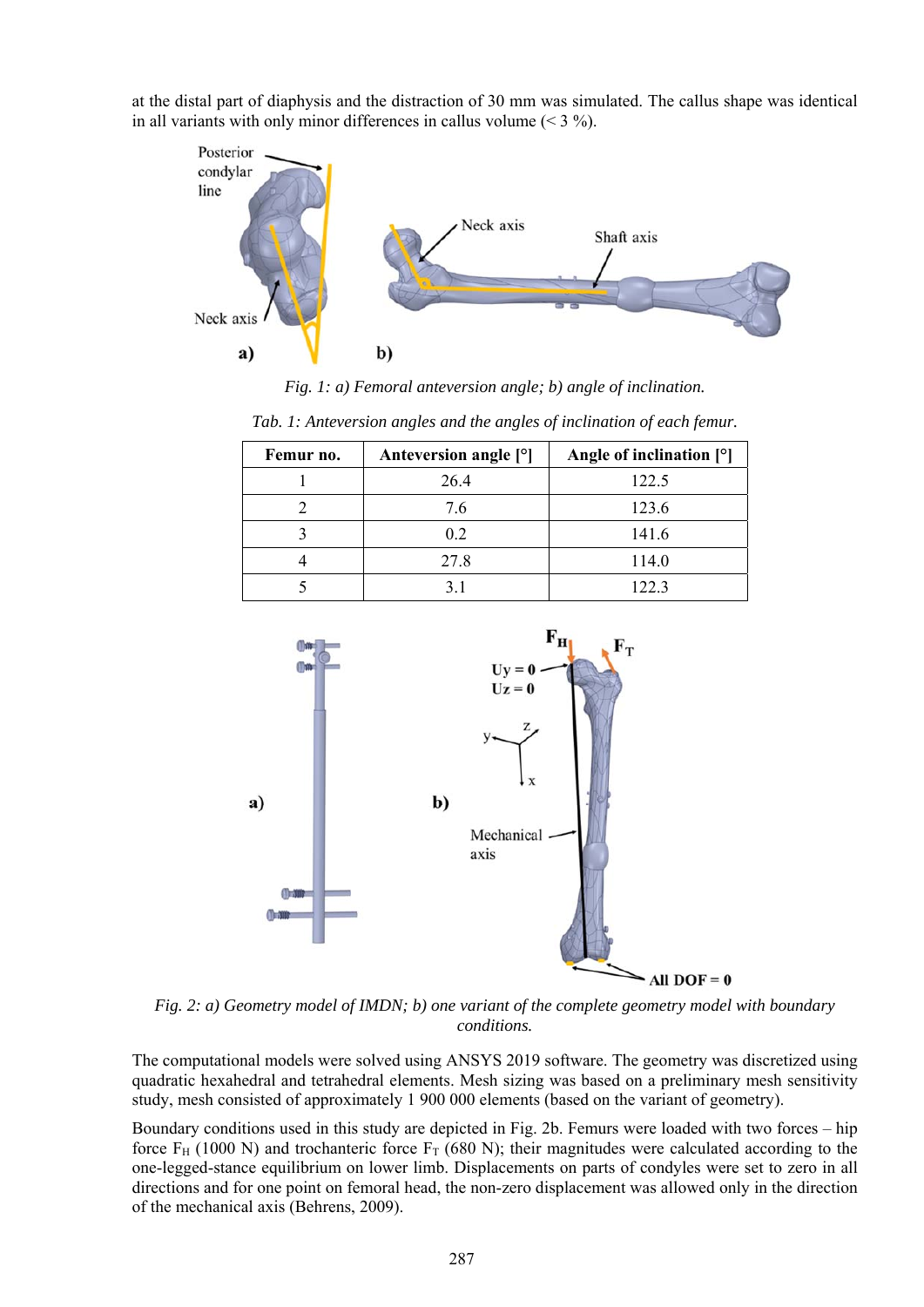Contact behaviour of bone/bone and bone/screws contact pairs was assumed to be bonded. The contact pairs of IMDN/screws and IMDN/bone were assumed to be frictional with frictional coefficients 0.1 and 0.37, respectively (López-Campos, 2018).

All material properties were assumed to be linear elastic, isotropic and homogeneous. Material properties of cortical bone were  $E = 17$  GPa and  $\mu = 0.3$  and of cancellous bone  $E = 1.3$  GPa and  $\mu = 0.3$  (Wang, 1998). The callus was prescribed material properties  $E = 3$  GPa and  $\mu = 0.33$  (Isaksson, 2006). IMDN and screws were made from Ti6Al4V with  $E = 110$  GPa and  $\mu = 0.3$  (Kikuchi, 2006).

### **3. Results and discussion**

For the analysis, following quantities were extracted from the results: the maximum von Mises stress in nail, the maximum deformation along the mechanical axis and the maximum strain intensity in the callus. In Fig. 3, results plotted separately against the anteversion angle and the angle of inclination are presented.



*Fig. 3: Max. von Mises stress in nail vs. the anteversion angle (a) and the angle of inclination (b); max. strain intensity in callus vs. the anteversion angle (c) and the angle of inclination (d); max. def. along the mechanical axis vs. the angle of anteversion (e) and the angle of inclination (f).* 

Strong positive correlation ( $r = 0.994$ , p-value 0.001) was found between the max. von Mises stress in nail and the angle of inclination (see Fig. 3b). Almost no effect of angle of anteversion was found regarding the max. von Mises stress in nail.

The variants with lower anteversion angle showed much lower max. deformation along the mechanical axis  $(r = 0.872, p-value 0.054$ ; see Fig. 3e) and max. strain intensity in callus  $(r = 0.820, p-value 0.089$ ; see